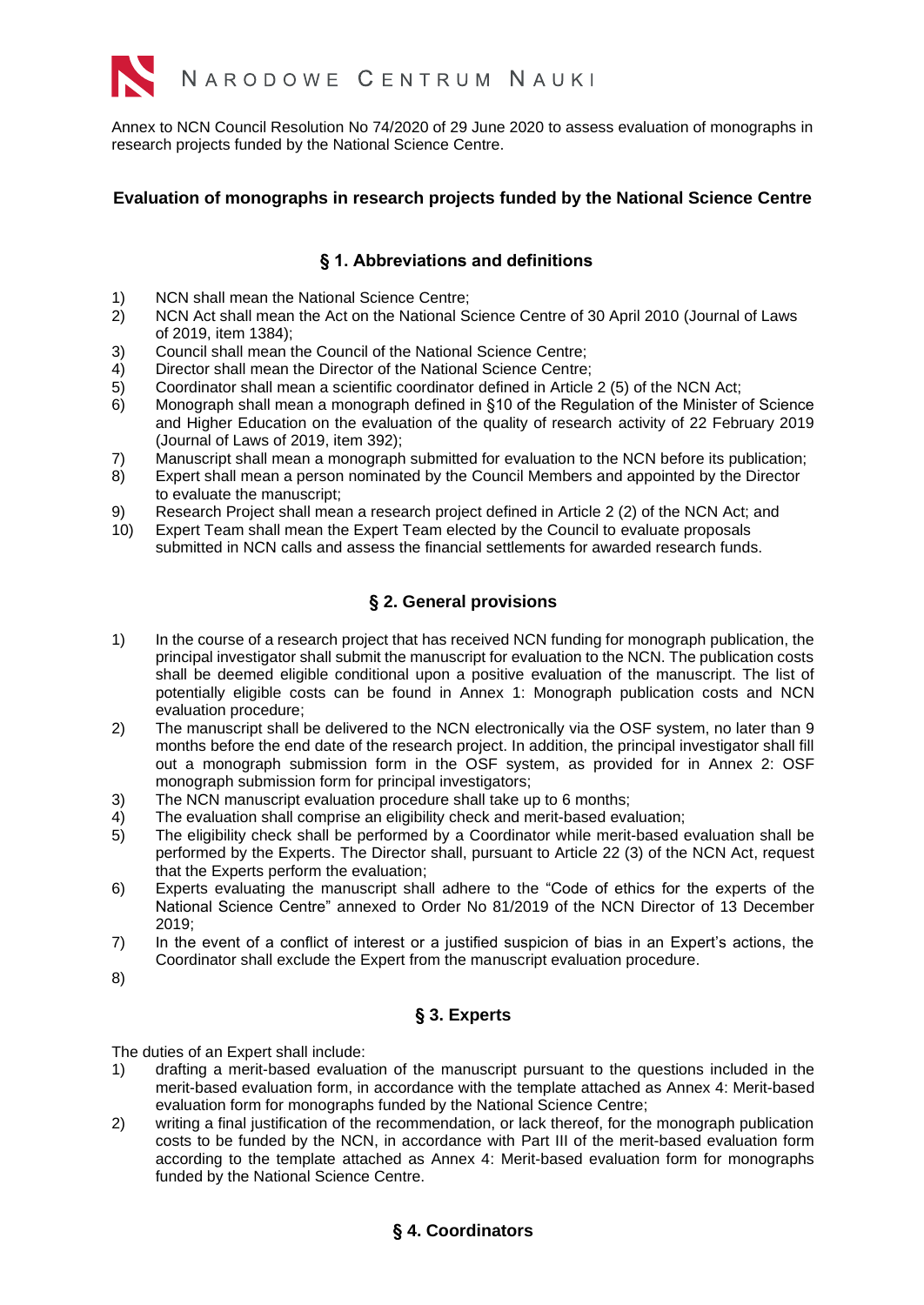

The duties of Coordinators shall include:

- 1) eligibility check of submitted manuscripts;
- 2) inviting Experts indicated by the Council to carry out a merit-based evaluation of the manuscript;
- 3) organising the merit-based evaluation process, including:
	- providing the Experts with the manuscripts to be evaluated;
	- − collecting Expert evaluations and recommendations;
	- − assessing the diligence and impartiality of Expert evaluations;
	- in the event that the diligence and impartiality assessment is negative, notifying the Director and the Council thereof, and inviting another Expert recommended by the Council to evaluate the manuscript;
- 4) submitting the results of manuscript evaluation to the NCN's Researcher Projects Administration Department for the purposes of informing the Entity and the Principal Investigator whether or not the monograph publication costs have been deemed eligible.

# **§ 5. Eligibility check**

- 1) The eligibility check, as provided for in Annex 3: Eligibility check by Coordinators, shall be performed by the Coordinator;
- 2) In the event of any formal infringements, the principal investigator may correct and resubmit the manuscript.

#### **§ 6. Merit-based evaluation**

- 1) The merit-based evaluation shall be performed by an Expert designated by the Council, appointed by the Director, in cooperation with the Coordinator, ensuring the absence of any conflict of interest;
- 2) The evaluation shall be presented in the merit-based evaluation form, attached as Annex 4: Meritbased evaluation form for monographs funded by the National Science Centre;
- 3) Experts shall base their evaluations merely on the basis of the attached manuscript and information in the monograph submission form. They shall not have access to the project description on the basis of which the manuscript was written;
- 4) The manuscripts shall be evaluated by one Expert, who shall recommend whether or not the monograph publication costs should be deemed eligible;
- 5) In the event of any doubt as to its diligence or impartiality, the Coordinator shall withdraw the evaluation and request an additional evaluation as provided for in Point 1 above;
- 6) In the event that a manuscript receives two evaluations that are contradictory in terms of their recommendations, a third Expert shall be appointed, in accordance Point 1 above. He/she shall base his/her evaluation on the submitted manuscript and include the evaluations of the other two Experts;
- 7) The evaluation(s) shall be made available to the Entity and the Principal Investigator via the OSF system;
- 8) In the event of a negative evaluation, the manuscript shall not be resubmitted for a second evaluation to deem monograph publication costs eligible.

### **§ 7. Final provisions**

- 1) The Expert Team responsible for the financial settlement of funds awarded for research shall be notified of the outcome of the manuscript evaluation procedure;
- 2) In the event that the outcome is negative and the Experts recommend that the monograph publication costs should not be deemed eligible by the NCN, this shall not be considered an independent (sole) legal basis for not presenting a financial settlement of the whole project.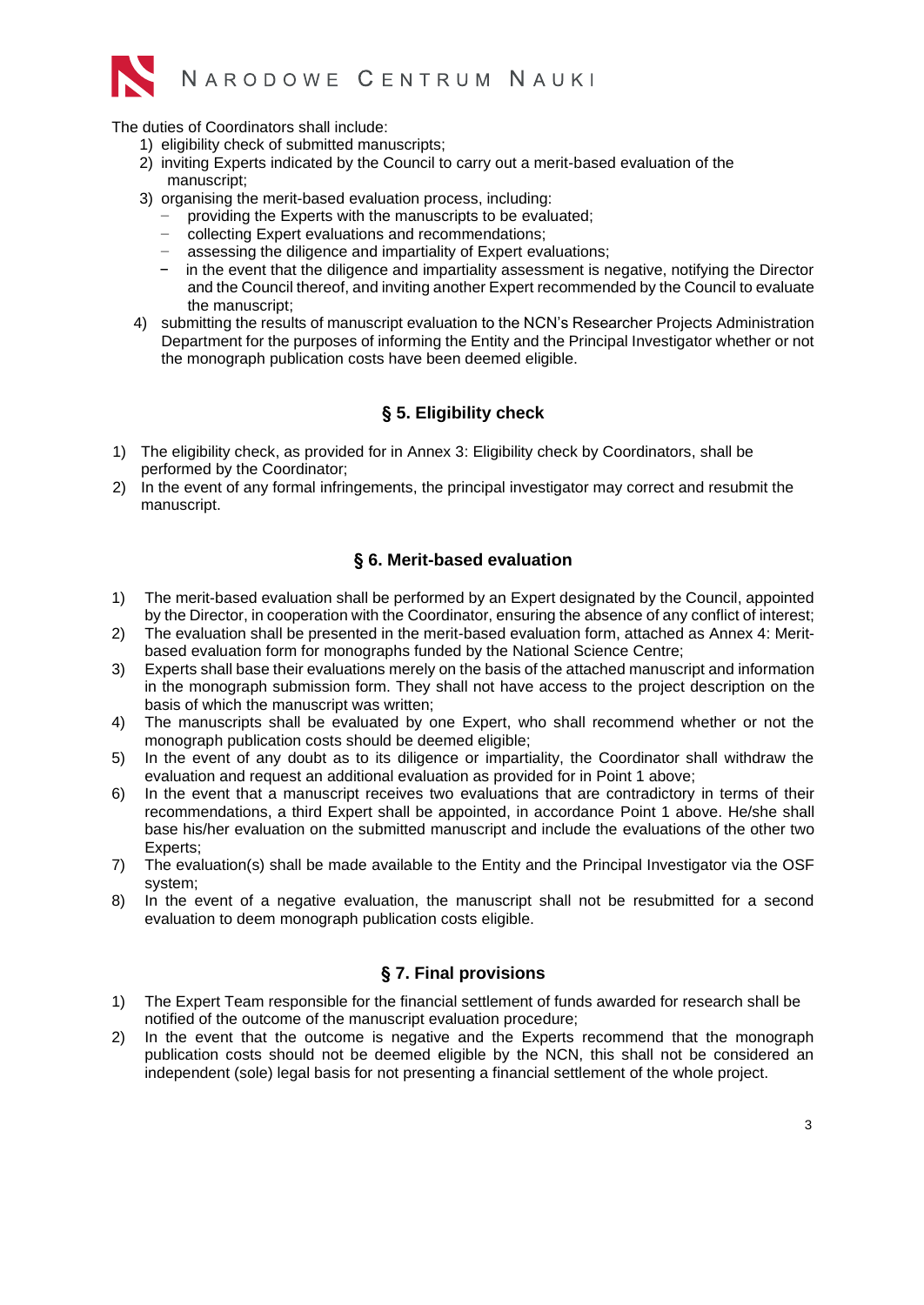

#### Annex 1

## **Monograph publication costs and NCN evaluation procedure**

- 1. The following monograph publication costs shall oblige the principal investigator to submit the manuscript for evaluation to the NCN:
	- − printing;
	- − typesetting and page layout;
	- − graphic design;
	- − final proofreading;
	- − editing;
	- − open access;
	- − translation.

The above costs shall be deemed not eligible until the evaluation procedure is completed and the manuscript receives a positive review from the NCN.

- 2. The following monograph publication costs shall not require the submission of the manuscript for NCN evaluation:
	- − proofreading before submission to the publishing house.

The above cost is eligible under the project.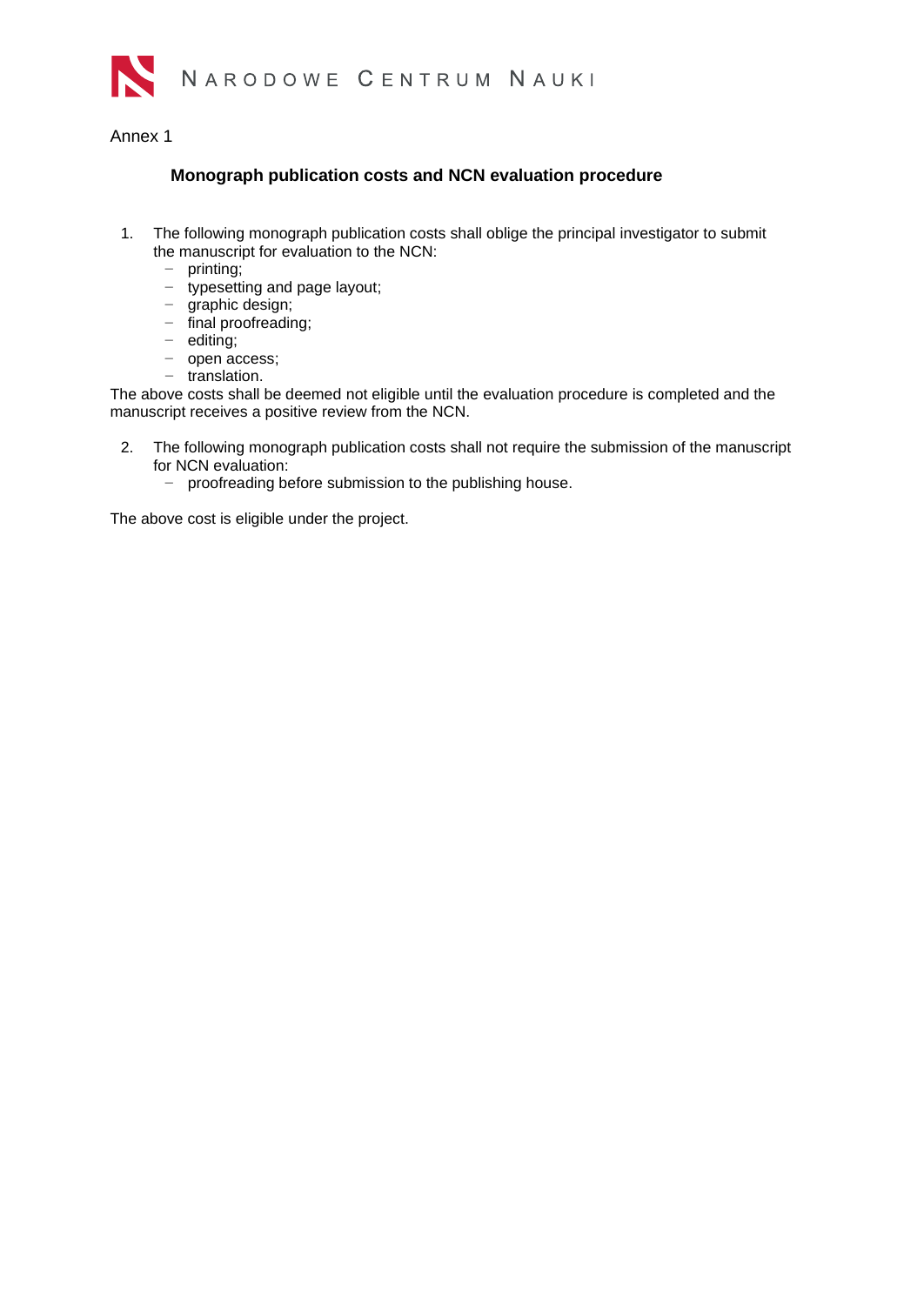

Annex 2

### **OSF monograph submission form for principal investigators**

*Please note: Irrespective of the language of the monograph, all fields in the "Monografia"*  [*Monograph*] *tab shall be filled out in English.*

- 1. Has the monograph been evaluated by the NCN?
	- − yes
	- − no
- 2. Specify the monograph publication costs to be funded by the NCN (choose from the list): − printing;
	- − typesetting and page layout;
	- − graphic design;
	- − final proofreading;
	- − editing;
	- − open access;
	- − translation.
- 3. Is at least one of the authors a member of the project team?
	- a) yes
	- b) no
- 4. Keywords
- 5. Abstract (max.1800 characters)

*Max. 1800 characters*

6. Describe how the monograph is related to the research project (max.1800 characters)

*Max. 1800 characters*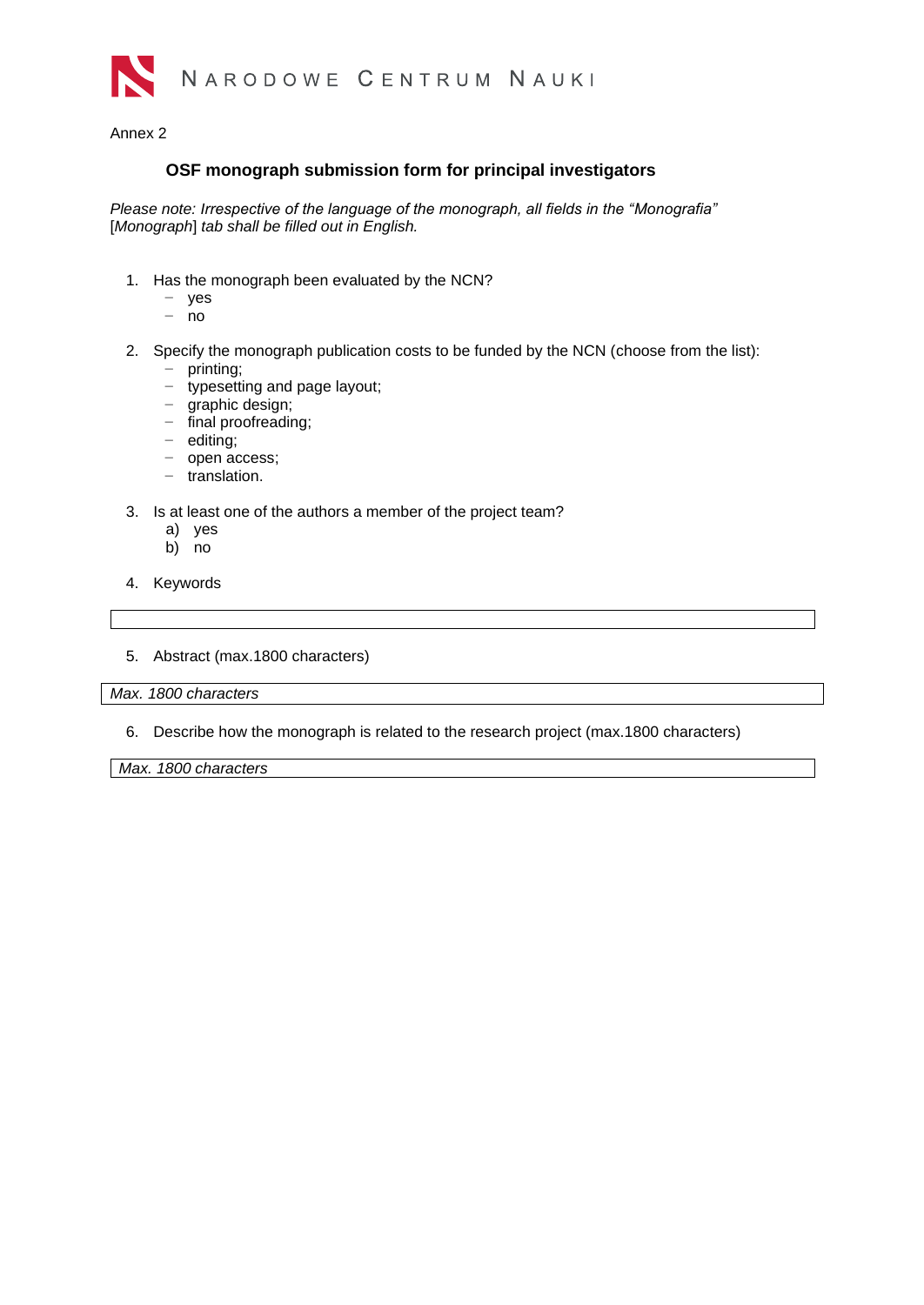

### **Eligibility check by Coordinators**

*Please note: Irrespective of the language of the monograph, all fields in the "Monografia"*  [*Monograph*] *tab shall be filled out in English.*

- 1. Has the monograph been evaluated by the NCN?
	- a) yes
	- b) no

*Please note: If the answer is "yes", the monograph shall be rejected as not eligible from the evaluation procedure, if it has received a negative review in the merit-based evaluation.*

- 2. Specification of monograph publication costs to be funded by the NCN (choose from the list):
	- − printing;
	- − typesetting and page design;
	- − graphic design;
	- − final proofreading before publication;
	- − editing;
	- − open access;
	- − translation.

*Please note: If none of the above costs is indicated (and thus planned within the framework of the project), the monograph shall not be subject to a merit-based evaluation.*

- 3. Does the submitted monograph meet the criteria for a scientific monographs for the purposes of §10 of the Regulation on the evaluation of the quality of research activity issued by the Minister of Science and Higher Education on 22 February 2019 (Journal of Laws of 2019, item 392).<sup>1</sup><sup>1</sup>
	- a) yes
	- b) no

*Please note: If the answer is "no", the monograph shall be rejected as not eligible and excluded from merit-based evaluation.*

- 4. Is the attached file complete (does its editing allow for merit-based evaluation)?
	- a) yes
	- b) no

*Please note: If the answer is "no", the monograph shall be rejected as not eligible and excluded from merit-based evaluation.*

- 5. Is at least one of the authors a member of the project team?
	- a) yes
	- b) no

*Please note: If the answer is "no", the monograph shall be rejected as not eligible and excluded from merit-based evaluation.* 

- 6. Have the fields in the "Monografia" [Monograph] tab in the OSF system been filled out? a) yes
	- b) no

*Please note: if the answer is "no", the monograph shall be rejected as not eligible and excluded from merit-based evaluation.* 

#### **REQUIRED FIELDS IN THE "MONOGRAFIA" [MONOGRAPH] TAB:**

- 7. Keywords
- 8. Abstract (max. 1800 characters)
- 9. Description of how the monograph is related to the research project (max. 1800 characters)

 $1$  § 10. 1. A scientific monograph is a peer-reviewed book publication that: 1) presents a certain scientific issue in an original and creative way; 2) includes footnotes, a bibliography or another scientific apparatus typical of the discipline in question. 2. The following are also considered to be a scientific monograph: 1) a peer-reviewed translation that includes footnotes, a bibliography or another scientific apparatus typical of the discipline in question and a) renders into Polish a work of importance for science or culture, b) renders into another modern language a work of importance for<br>science or culture, originally published in Polish; 2) a scientific edition